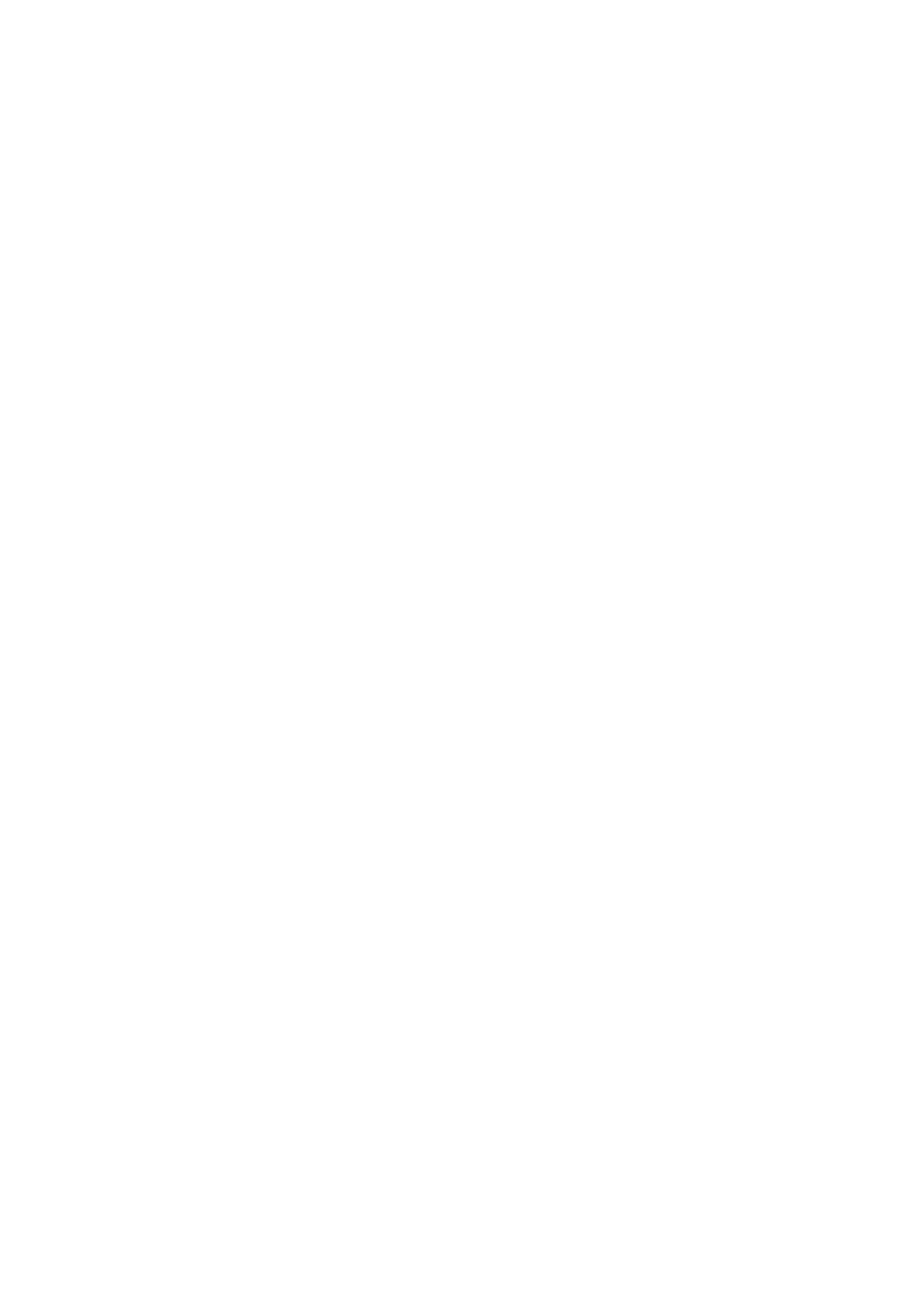## **BSA2019 PROGRAM**

#### **Wednesday June 19th**

|             | 2nd Students School on Building Performance Simulation<br><b>Applications</b>                                                                             |
|-------------|-----------------------------------------------------------------------------------------------------------------------------------------------------------|
| 9.00-10.30  | State of the art of indoor lighting simulation: a retrofit case-study<br>of the Vittorio Veneto military base in Bolzano - Room F6<br>Giovanni Pernigotto |
| 10.30-13.00 | Workshop on building simulation<br>IES.VE                                                                                                                 |
| 13.00-14.00 | lunch break (lunch is not provided)                                                                                                                       |
| 14.00-17.00 | New trends in building acoustics numerical simulations - Room F6<br>Marco Caniato, Paolo Bonfiglio                                                        |
|             | Meeting of the local BS 2019 Organizing Committee - Room                                                                                                  |
| 17.00-18.30 | F6.2                                                                                                                                                      |
| 18.30-19.30 | <b>Welcome aperitif - Room F6</b>                                                                                                                         |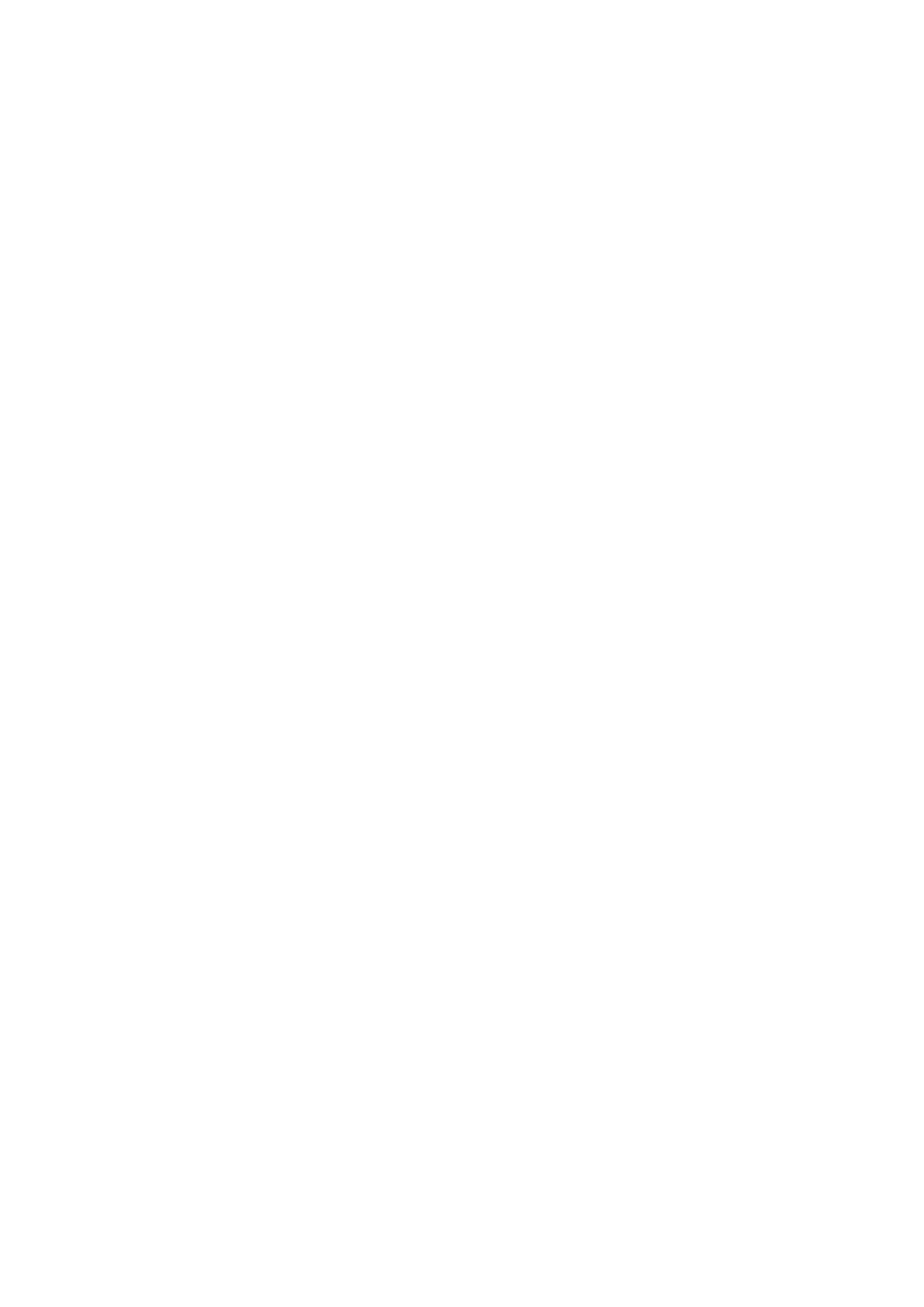| Thursday June 20th |    |                                                                                                                                                                                                                    |  |  |
|--------------------|----|--------------------------------------------------------------------------------------------------------------------------------------------------------------------------------------------------------------------|--|--|
| 8.30-9.00          |    | <b>Participant registration</b>                                                                                                                                                                                    |  |  |
| 9.00-9.30          |    | <b>Welcome speeches - Room D1.02</b>                                                                                                                                                                               |  |  |
| 9.30-10.15         |    | Thursday Keynote Speech - Room D1.02                                                                                                                                                                               |  |  |
|                    |    | Building Performance Simulation - Future Trends and the Role of<br><b>IBPSA</b>                                                                                                                                    |  |  |
|                    |    | Dr. Lori McElroy, IBPSA President - Building Research<br>Establishment, United Kingdom                                                                                                                             |  |  |
|                    |    |                                                                                                                                                                                                                    |  |  |
| 10.15-10.45        |    | <b>Coffee Break</b>                                                                                                                                                                                                |  |  |
| 10.45-12.30        |    | <b>Technical Sessions (in parallel)</b>                                                                                                                                                                            |  |  |
|                    |    | A1 - HVAC system and control (chair: Prof. Adolfo Palombo) -<br><b>Room D1.01</b>                                                                                                                                  |  |  |
|                    | 50 | Control strategies to increase the photovoltaic self-consumption<br>of air-source heat pump systems<br>Maria Pinamonti, Alessandro Prada, Paolo Baggio                                                             |  |  |
|                    | 40 | Building integrated photovoltaic thermal collectors: modelling and<br>experimental investigation of two novel cost-effective prototypes<br>Cesare Forzano, Giovanni Barone, Annamaria Buonomano,<br>Adolfo Palombo |  |  |
|                    | 7  | Dynamic modelling and control system optimization of a reversible<br>air-to-water heat pump with heat recovery for domestic hot water<br>production<br>Matteo Dongellini, Luigi Belmonte, Gian Luca Morini         |  |  |
|                    | 27 | Energy and Exergy Analysis of a HVAC System having a Ground<br>Source Heat Pump as Generation System<br>Paolo Valdiserri, Michael Lucchi, Marco Lorenzini                                                          |  |  |
|                    | 11 | Dynamic energy simulation of low temperature radiant systems in<br>highly energy efficient prefabricated modules<br>Fabrizio Giorgio, Davide Brasile, Enrico Fabrizio                                              |  |  |
|                    | 4  | Evaluation of energy flexibility from residential district cooling<br>Alice Mugnini, Fabio Polonara, Alessia Arteconi                                                                                              |  |  |
|                    |    | B1 - IEQ and integrated simulation (chair: Prof. Francesca<br>Cappelletti) - Room D1.02                                                                                                                            |  |  |
|                    | 47 | Acoustic Refurbishment on a Temporary Auditorium: BIM design<br>and interventions influences<br>Marco Caniato, Federica Bettarello, Matteo Bellè, Andrea<br>Gasparella                                             |  |  |
|                    | 41 | A psycho-acoustical experiment using a stereo dipole for spatial<br>impression of music signals<br>Benedetto Nastasi, Massimiliano Manfren, Vincenzo Vodola,<br>Lamberto Tronchin                                  |  |  |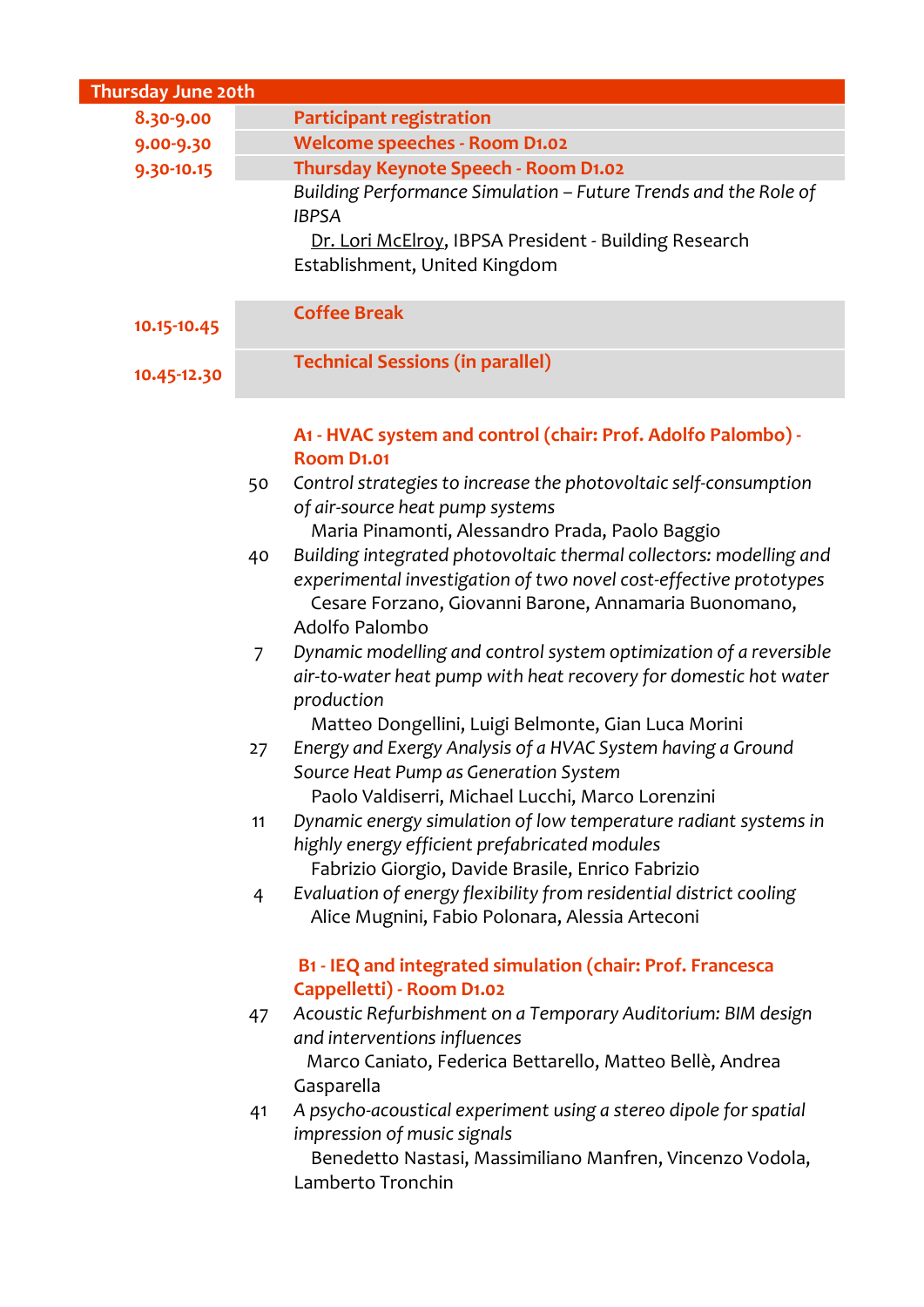|             | 36 | Experiences and potentials of different Levels of Integration of<br>thermal and acoustic Simulation in the Creative architectural<br>design process |
|-------------|----|-----------------------------------------------------------------------------------------------------------------------------------------------------|
|             |    | Bernhard Sommer, Galo Patricio Moncayo Asan, Ulrich Pont,                                                                                           |
|             | 49 | Benjamin Wade James, Ardeshir Mahdavi<br>Simulation-assisted evaluation of lighting levels in home offices: A                                       |
|             |    | case study                                                                                                                                          |
|             |    | Ceren Sarikaya, Ulrich Pont, Ardeshir Mahdavi                                                                                                       |
|             | 13 | Analysis Of Two Shading Systems In A Glazed-Wall Physiotherapy                                                                                      |
|             |    | Center In Bolzano, Italy                                                                                                                            |
|             |    | Luca Zaniboni, Giovanni Pernigotto, Andrea Gasparella                                                                                               |
|             |    | <b>Buffet lunch</b>                                                                                                                                 |
| 12.30-13.45 |    |                                                                                                                                                     |
| 13.45-15.30 |    | <b>Technical Sessions (in parallel)</b>                                                                                                             |
|             |    |                                                                                                                                                     |
|             |    |                                                                                                                                                     |
|             |    | A2 - Building envelope (chair: prof. Matthias Schuss) - Room<br>D <sub>1</sub> .01                                                                  |
|             | 5  | Dynamic characterisation of thermal bridges in historic balconies                                                                                   |
|             |    | in Palermo                                                                                                                                          |
|             |    | Roberta Zarcone, Maurizio Brocato                                                                                                                   |
|             | 34 | Implementation of vacuum glazing into existing and new                                                                                              |
|             |    | windows: A report on recent research and development efforts                                                                                        |
|             |    | Ulrich Pont, Peter Schober, Magdalena Wölzl, Matthias                                                                                               |
|             |    | Schuss, Ardeshir Mahdavi                                                                                                                            |
|             | 17 | Numerical and experimental characterization of the thermal                                                                                          |
|             |    | behavior of Complex Fenestrations Systems under dynamic<br>conditions                                                                               |
|             |    | Ingrid Demanega, Giuseppe De Michele, Martin Hauer, Stefano                                                                                         |
|             |    | Avesani, Giovanni Pernigotto, Andrea Gasparella                                                                                                     |
|             | 31 | The potential of PCM materials as an overheating mitigation                                                                                         |
|             |    | measure: A simulation-based case study                                                                                                              |
|             |    | Nedim Hodzic, Ulrich Pont, Ardeshir Mahdavi                                                                                                         |
|             | 52 | Prediction of the acoustic and thermal performance of a multilayer                                                                                  |
|             |    | partition                                                                                                                                           |
|             |    | Manuela Neri, Mariagrazia Pilotelli, Edoardo Alessio Piana,                                                                                         |
|             |    | Adriano Maria Lezzi                                                                                                                                 |
|             | 39 | The Ecohouse - Development of an ecological and sustainable                                                                                         |
|             |    | building concept for the Gaza region                                                                                                                |

 Matthias Schuss, A. Muhaisen, F. Herzog, E. Tsankova, Ardeshir Mahdavi

#### **B2 - Urban scale simulation (chair: Prof. Ardeshir Mahdavi) - Room D1.02**

12 *Wind and urban spaces. Evaluation of a cfd parametric framework for early-stage design*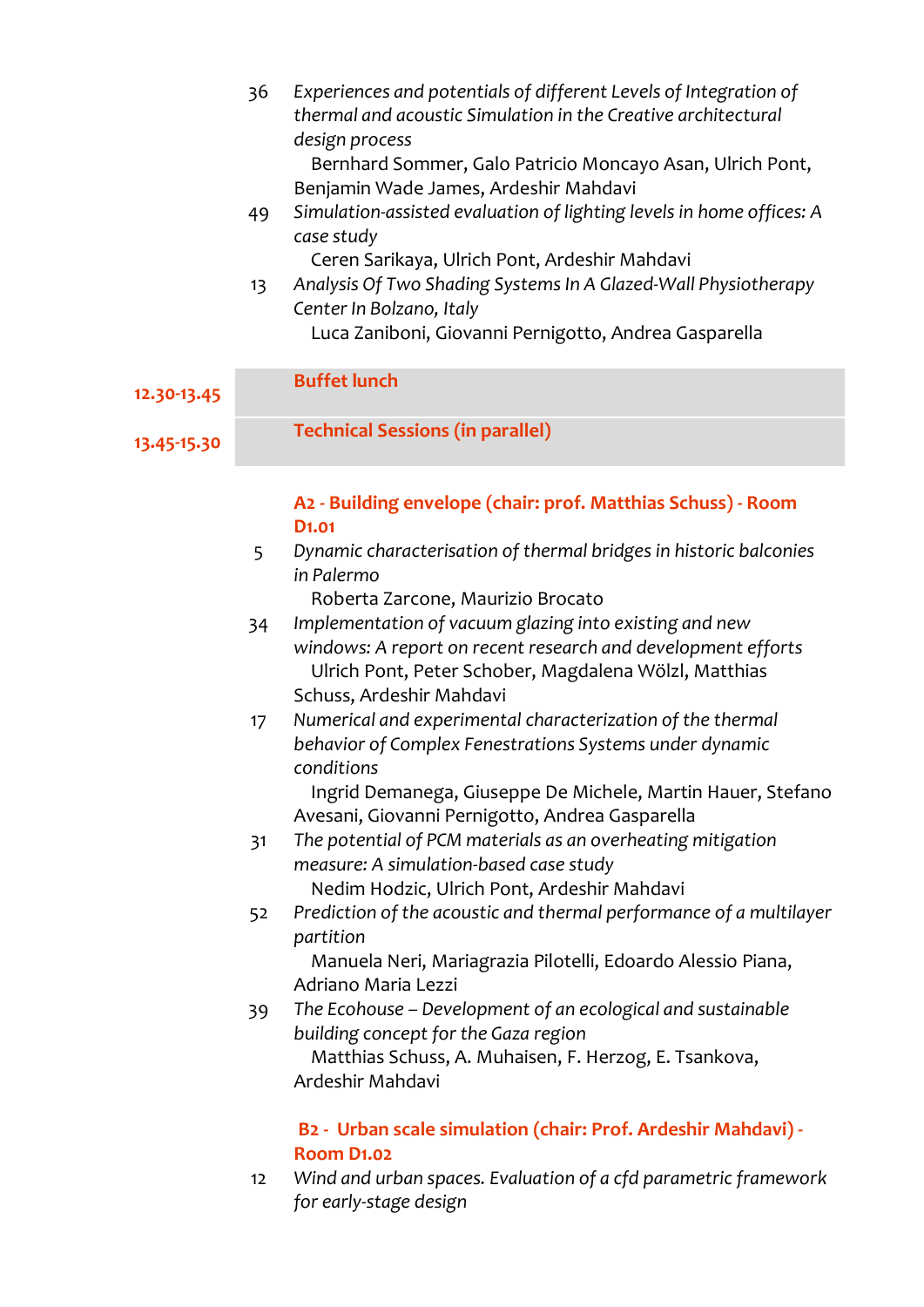|             |    | Viola Maffessanti                                                                                                          |
|-------------|----|----------------------------------------------------------------------------------------------------------------------------|
|             | 59 | Calibration of an UMI simulation model for a neighborhood in<br>Bolzano, Italy                                             |
|             |    | Federico Battini, Giovanni Pernigotto, Andrea Gasparella                                                                   |
|             | 10 | A Citysim urban energy simulation for the development of retrofit<br>scenarios for a neighborhood in Bolzano, Italy        |
|             |    | Fahad Haneef, Federico Battini, Giovanni Pernigotto, Andrea<br>Gasparella                                                  |
|             | 14 | Assessing solar radiation in the urban area of Bolzano, Italy, by<br>means of SEBE simulations                             |
|             |    | Gianluca Pappaccogli, Giovanni Pernigotto, Alessandro Prada,<br>Andrea Gasparella                                          |
|             | 16 | Sensitivity analysis of SEBE model using different meteorological                                                          |
|             |    | input: A case study in Bolzano, Italy<br>Gianluca Pappaccogli, Giovanni Pernigotto, Alessandro Prada,<br>Andrea Gasparella |
|             | 20 | Morphological urban-scale parameters and building energy<br>models: a case study in Turin                                  |
|             |    | Roberto Boghetti, Jérôme Kämpf, Guglielmina Mutani,<br>Giacomo Salvadori, Valeria Todeschi                                 |
|             |    |                                                                                                                            |
| 15.30-16.00 |    | <b>Coffee Break</b>                                                                                                        |
| 16.00-17.30 |    | <b>Technical Sessions (in parallel)</b>                                                                                    |
|             |    | An Heaterd Moss Transfer (shair: Dref, Daele Dessie), Deem                                                                 |

#### **A3 - Heat and Mass Transfer (chair: Prof. Paolo Baggio) - Room D1.01**

- 19 *Safety at chimney-roof penetration: a numerical investigation* Manuela Neri, Mariagrazia Pilotelli
- 3 *A new tool for the hygrothermal evaluation and simulation of building components*

 Carlotta Dolzani, Martina Demattio, Ulrich Klammsteiner, Marco Larcher

9 *Numerical Evaluation of Moisture Buffering Capacity of Different Inner Casing*

Enrico Baschieri, Anne Friederike Goy

- 15 *Numerical And Experimental Study On The Impact Of Humidity On The Thermal Behaviour Of Insulated Timber Walls* Maja Danovska, Michele Libralato, Giovanni Pernigotto, Alessandra De Angelis, Onorio Saro, Paolo Baggio, Andrea Gasparella
- 33 *Static vs dynamic hygrothermal simulation for cellulose-based insulation in existing walls: a case study comparison* Matteo Bilardo, Fabrizio Giorgio, Enrico Fabrizio, Francesco Prizzon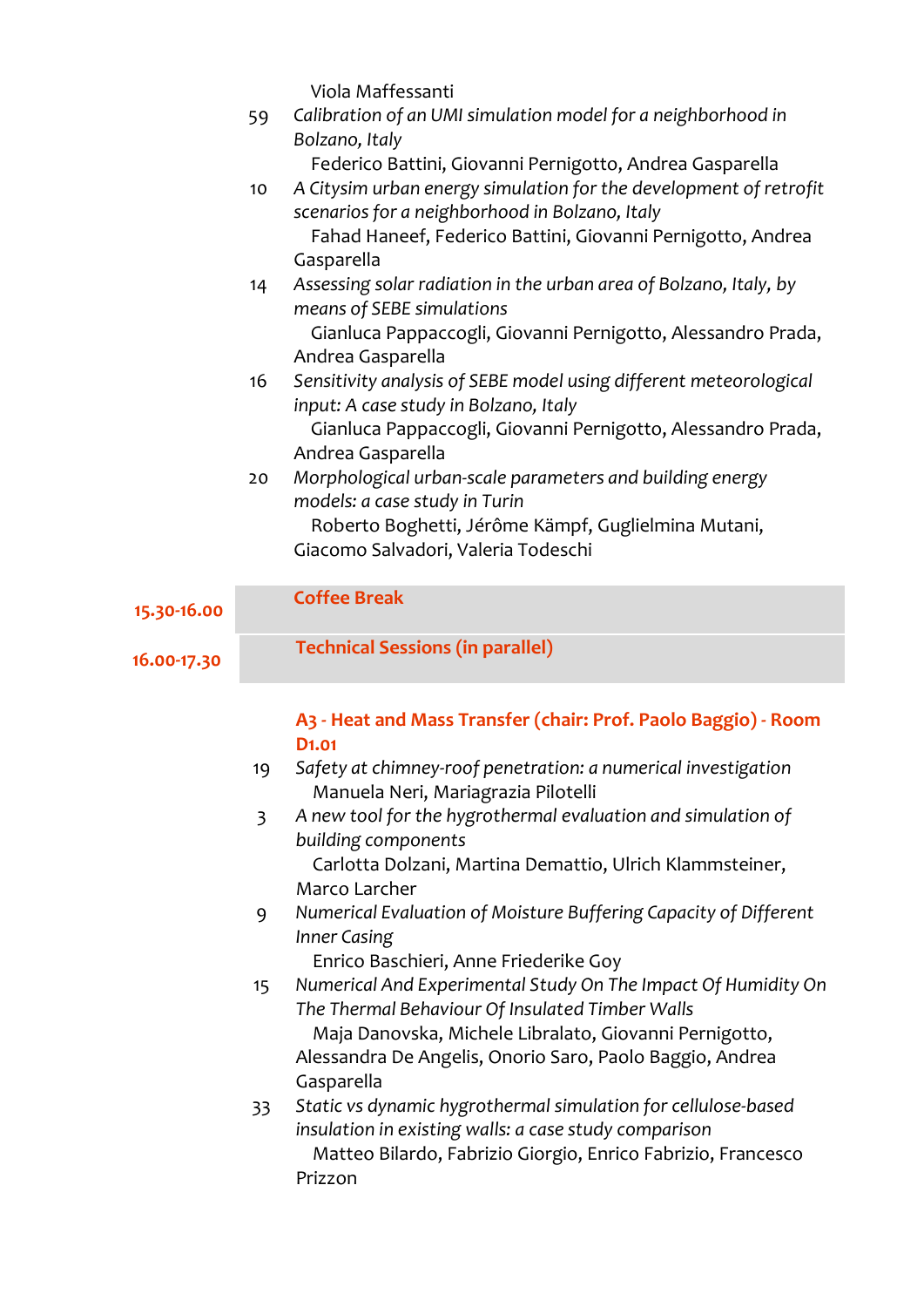|             | 38 | Design and Evaluation of Extreme Moisture Reference Years for<br>Moisture-Related Risk Assessments<br>Michele Libralato, Giovanni Pernigotto, Alessandro Prada,<br>Alessandra De Angelis, Onorio Saro, Andrea Gasparella                                         |
|-------------|----|------------------------------------------------------------------------------------------------------------------------------------------------------------------------------------------------------------------------------------------------------------------|
|             |    | B <sub>3</sub> - Special lecture for PhD Students - Room D <sub>1</sub> .02<br>Some lateral thoughts on building performance simulation<br>Prof. Ardeshir Mahdavi, Technische Universität Wien, Austria -<br>Department of Building Physics and Building Ecology |
| 17.45-18.45 |    | IBPSA Italy General Meeting - Room D1.02                                                                                                                                                                                                                         |
| 20.00-22.30 |    | <b>Conference dinner</b>                                                                                                                                                                                                                                         |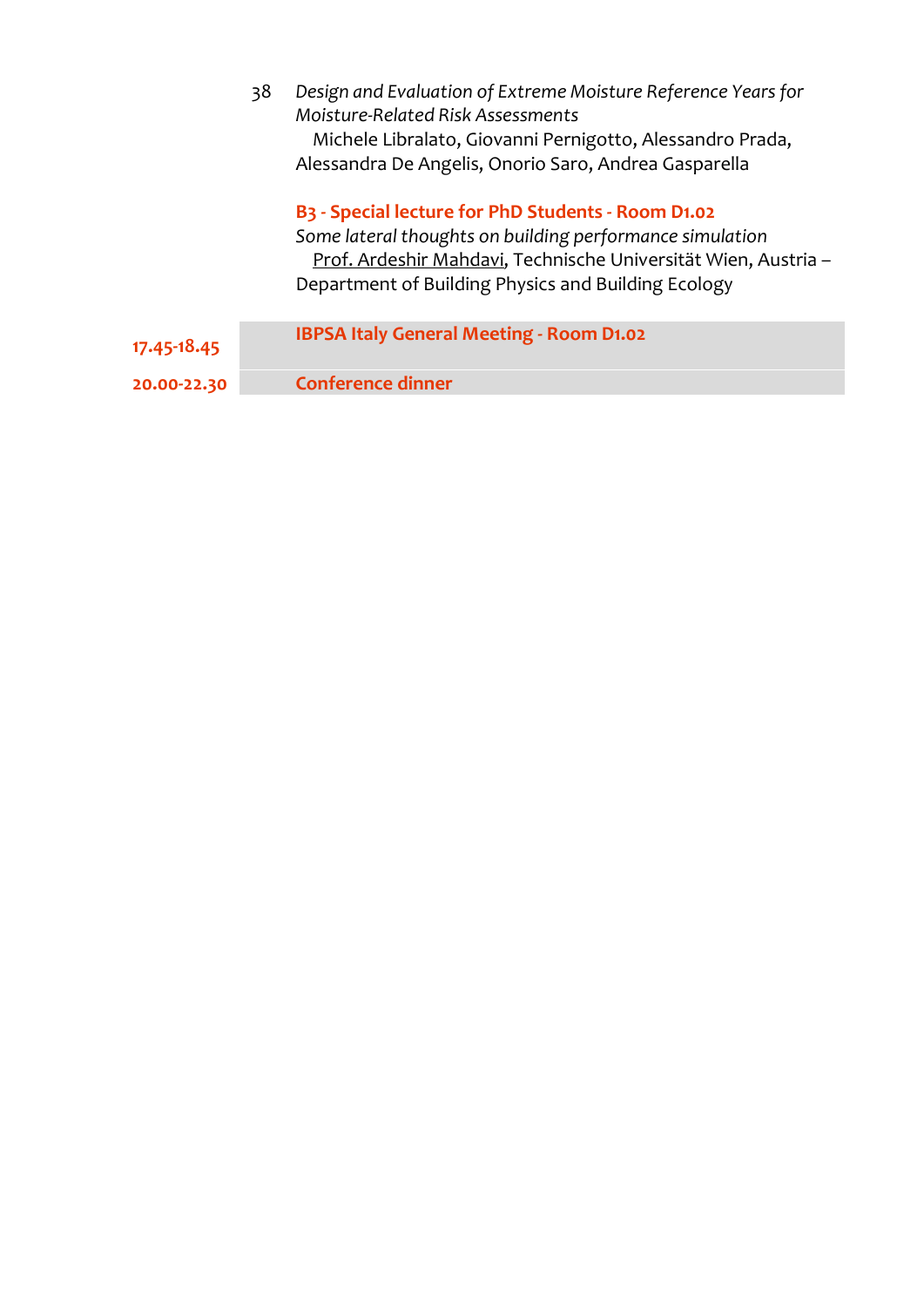| Friday June 21st |    |                                                                                                                            |
|------------------|----|----------------------------------------------------------------------------------------------------------------------------|
| 8.45-9.30        |    | Friday Keynote Speech - Room D1.02                                                                                         |
|                  |    | Energy Performance Assessment of Buildings in a Legal Context:                                                             |
|                  |    | New Standards and National Trends                                                                                          |
|                  |    | Prof. Vincenzo Corrado, Politecnico di Torino, Italy -                                                                     |
|                  |    | Department of Energy                                                                                                       |
| 9.30-11.00       |    | <b>Technical Sessions (in parallel)</b>                                                                                    |
|                  |    | A4 - Building Acoustics (chair: Dr. Marco Caniato) - Room D1.02                                                            |
|                  | 26 | Literature review of the prediction methods used in building                                                               |
|                  |    | acoustics for airborne and structure-borne sound transmission                                                              |
|                  |    | Andrea Santoni, Patrizio Fausti, Paolo Bonfiglio                                                                           |
|                  | 43 | Numerical simulation of complex multilayer structures using a                                                              |
|                  |    | simplified finite element method                                                                                           |
|                  |    | Marco Caniato, Federica Bettarello, Paolo Bonfiglio, Andrea                                                                |
|                  |    | Gasparella                                                                                                                 |
|                  | 18 | Modelling the sound insulation of mass timber floors using the                                                             |
|                  |    | finite transfer matrix method                                                                                              |
|                  |    | Federica Morandi, Luca Barbaresi, Marco Caniato, Andrea                                                                    |
|                  |    | Gasparella, Olivier Robin, Patrice Masson, Noureddine Atalla                                                               |
|                  | 28 | Double-layer gypsum panels: prediction of the sound reduction                                                              |
|                  |    | index using the transfer matrix method                                                                                     |
|                  |    | Nicola Granzotto, Edoardo A. Piana                                                                                         |
|                  | 21 | Use of the ISO 12354 standard for the prediction of the sound                                                              |
|                  |    | insulation of timber buildings: application to three case studies<br>Francesca Di Nocco, Federica Morandi, Luca Barbaresi, |
|                  |    | Antonino Di Bella                                                                                                          |
|                  | 51 | Sound reduction index of clay hollow brick walls                                                                           |
|                  |    | Nicola Granzotto, Edoardo Piana, Antonino Di Bella                                                                         |
|                  |    | B4 - BIM and calculation methods (chair: Prof. Cristina                                                                    |
|                  |    | Cornaro) - Room D1.03                                                                                                      |
|                  | 22 | Testing the Revit-EnergyPlus interoperability by the use of                                                                |
|                  |    | Ladybug tools                                                                                                              |
|                  |    | Laura Pompei, Giulia Spiridigliozzi, Livio De Santoli, Cristina                                                            |
|                  |    | Cornaro, Fabio Bisegna                                                                                                     |
|                  | 58 | Analysis of the surroundings impact on the building energy                                                                 |
|                  |    | performance by means of a BIM analytical model coupled with                                                                |
|                  |    | dynamic simulation                                                                                                         |
|                  |    | A. Maiolatesi, A. Prada, F. Luce, G. Massari, P. Baggio                                                                    |
|                  | 35 | Assessing overheating risk and cooling demand: Comparing                                                                   |
|                  |    | regression-based methods to detailed simulation                                                                            |
|                  |    | Ameer Wadi, Mahmoud Alhayek, Ulrich Pont, Ardeshir Mahdavi                                                                 |
|                  | 29 | Comparison of real energy consumption and certificate based                                                                |
|                  |    | energy demand for heating in existing residential buildings.                                                               |
|                  |    | M. Schuss, M. Fleischhacker and A. Mahdavi                                                                                 |
|                  | 55 | Comparison between the EN ISO 52016-1 hourly calculation method                                                            |
|                  |    | and a detailed full dynamic simulation                                                                                     |
|                  |    |                                                                                                                            |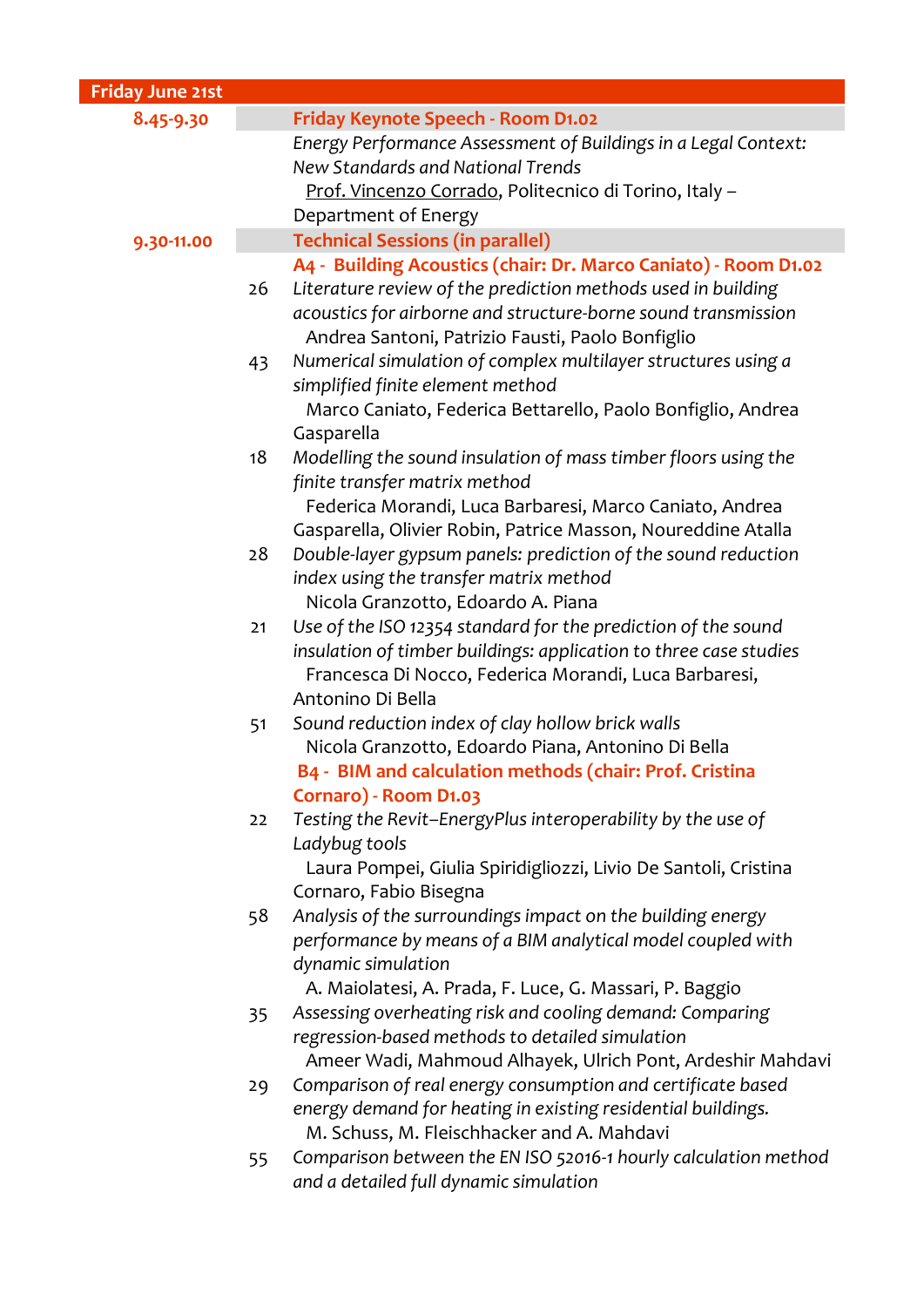Ilaria Ballarini, Giovanna De Luca, Mamak P.Tootkaboni, Vincenzo Corrado

| 53 | Implementing the sustainable energy (and climate) action plans: |
|----|-----------------------------------------------------------------|
|    | quasi-steady state or dynamic building modeling approach?       |
|    | Concettina Marino, Antonino Nucara, Giorgia Peri, Matilde       |
|    | Pietrafesa, Gianfranco Rizzo, Gianluca Scaccianoce              |

| 11.00-11.15 |    | <b>Coffee Break</b>                                                                                                                                                               |  |  |
|-------------|----|-----------------------------------------------------------------------------------------------------------------------------------------------------------------------------------|--|--|
| 11.15-13.00 |    | <b>Technical Sessions (in parallel)</b>                                                                                                                                           |  |  |
|             |    | A5 - Room Acoustics (chair: Prof. Lamberto Tronchin) - Room<br>D <sub>1</sub> .02                                                                                                 |  |  |
|             | 24 | An attempt to rank Italian historical opera houses basing on<br>numerical simulation<br>D'Orazio Dario, Rovigatti Anna, Morandi Federica, Garai                                   |  |  |
|             | 46 | Massimo<br>The acoustic simulation of performing area in the auditorium:<br>some examples in Italy                                                                                |  |  |
|             |    | Vincenzo Vodola, Benedetto Nastasi, Massimiliano Manfren,<br>Lamberto Tronchin                                                                                                    |  |  |
|             | 45 | Acoustics and spatial sound distribution in the Theatre Comunale<br>in Bologna, Italy                                                                                             |  |  |
|             |    | Massimiliano Manfren, Benedetto Nastasi, Vincenzo Vodola,<br>Lamberto Tronchin                                                                                                    |  |  |
|             | 48 | Complete Acoustic Numerical simulation and calibration of a<br>classroom<br>Marco Caniato, Margret Sibylle Engel, Federica Morandi,                                               |  |  |
|             |    | Andrea Gasparella                                                                                                                                                                 |  |  |
|             | 42 | On the use of 3D auralisation to evaluate room acoustic<br>enhancement in auditorium restoration<br>Benedetto Nastasi, Massimiliano Manfren, Vincenzo Vodola,                     |  |  |
|             |    | Lamberto Tronchin                                                                                                                                                                 |  |  |
|             | 44 | Acoustic comfort for spaces used by people with cognitive<br>impairment: a starting point for the application of Acoustic Event<br>Detection and Sound Source Recognition systems |  |  |
|             |    | Marco Caniato, Federica Bettarello, Giuseppina Scavuzzo,<br>Andrea Gasparella                                                                                                     |  |  |
|             |    | B5 - Simulation uncertainty in design and retrofit (chair: Dr.<br>Ulrich Pont) - Room D1.03                                                                                       |  |  |
|             | 37 | COGENT - Construction Generation and Assessment: The role of<br>simulation                                                                                                        |  |  |
|             | 30 | Ulrich Pont, Ardeshir Mahdavi<br>Accuracy assessment of calculated air changes - A case study with                                                                                |  |  |

*single sided ventilation*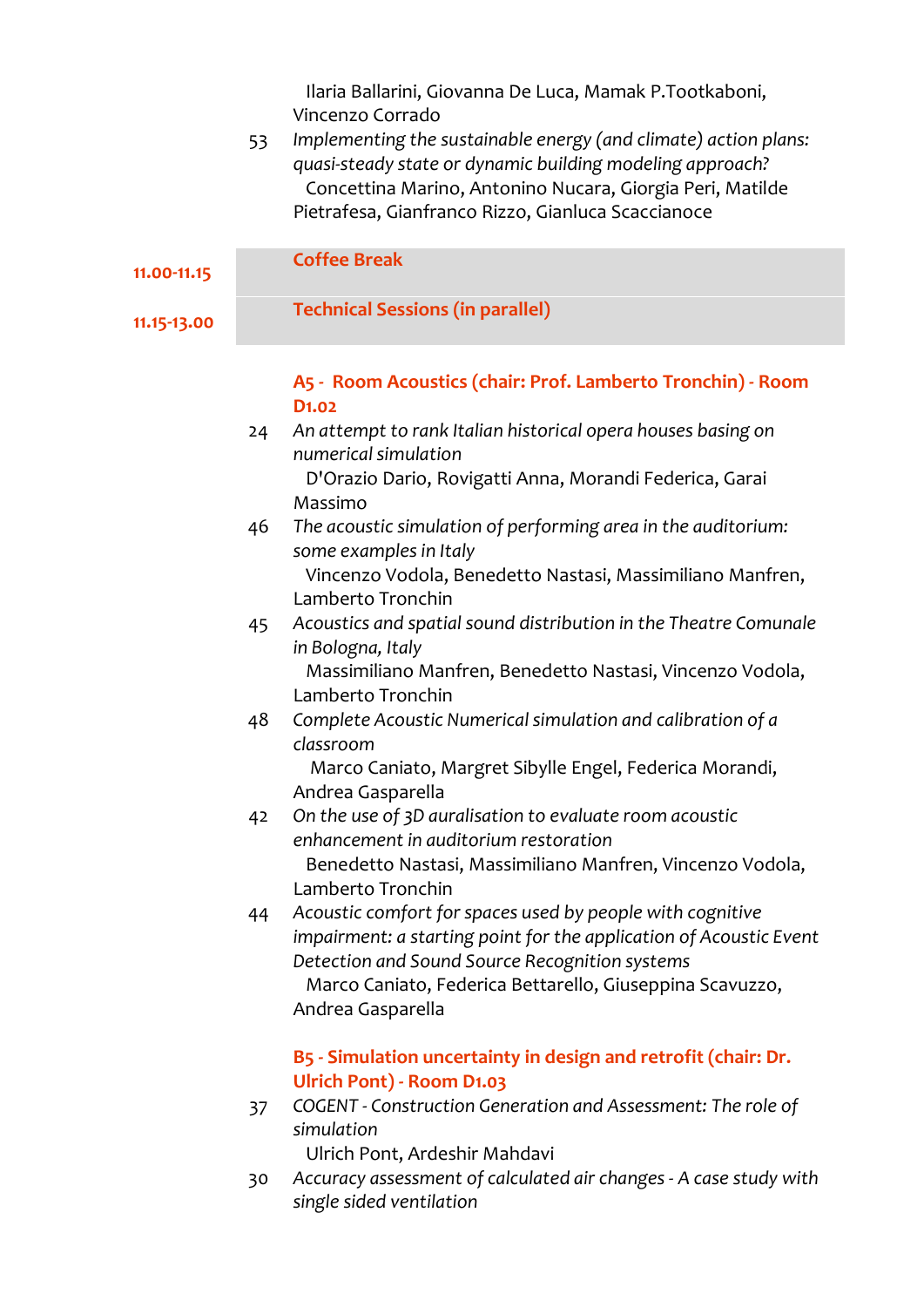M. Schuss and A. Mahdavi

|             | $\mathbf{1}$ | The impact of occupancy-related input data uncertainty on the                                                                                                                                                                                                                                                                                                                                                                                                                                                                                              |
|-------------|--------------|------------------------------------------------------------------------------------------------------------------------------------------------------------------------------------------------------------------------------------------------------------------------------------------------------------------------------------------------------------------------------------------------------------------------------------------------------------------------------------------------------------------------------------------------------------|
|             |              | distribution of building simulation results                                                                                                                                                                                                                                                                                                                                                                                                                                                                                                                |
|             |              | Christiane Berger, Elisa Primo, Vincenzo Corrado, Ardeshir<br>Mahdavi                                                                                                                                                                                                                                                                                                                                                                                                                                                                                      |
|             | 32           | Resilience to Occupancy Profiles of Office Buildings Energy                                                                                                                                                                                                                                                                                                                                                                                                                                                                                                |
|             |              | Performance and Potential Energy Savings from Smart Controls<br>Gianluca Pilati, Giovanni Pernigotto, Farhang Tahmasebi,<br>Andrea Gasparella, Ardeshir Mahdavi                                                                                                                                                                                                                                                                                                                                                                                            |
|             | 6            | Multi-stage multi-level calibration of a school building energy<br>model                                                                                                                                                                                                                                                                                                                                                                                                                                                                                   |
|             |              | Ilaria Pittana, Alessandro Prada, Francesca Cappelletti, Andrea<br>Gasparella                                                                                                                                                                                                                                                                                                                                                                                                                                                                              |
|             | 56           | On the thermophysical performance of Italian schools of the 60s: a<br>case-study in Ostia                                                                                                                                                                                                                                                                                                                                                                                                                                                                  |
|             |              | Francesco Asdrubali, Luca Evangelisti, Lucia Fontana, Claudia<br>Guattari, Ilaria Montella, Pietro Prestininzi, Ginevra Salerno,<br>Chiara Tonelli, Valeria Vitale                                                                                                                                                                                                                                                                                                                                                                                         |
|             | 57           | On the parasitic heat transfer between dwellings in case of<br>individual heating. First results by simulation across the EU<br>Viola Iaria, Carlo Mazzenga, Vincenzo A. Spena                                                                                                                                                                                                                                                                                                                                                                             |
|             |              | <b>Student Award and Closing Ceremony - Room</b>                                                                                                                                                                                                                                                                                                                                                                                                                                                                                                           |
| 13.00-13.30 |              | D <sub>1</sub> .02                                                                                                                                                                                                                                                                                                                                                                                                                                                                                                                                         |
| 13.30-14.30 |              | <b>Buffet lunch</b>                                                                                                                                                                                                                                                                                                                                                                                                                                                                                                                                        |
| 14.30-17.30 |              | <b>IBPSA Italy Round Table for Designers and Practitioners - Room</b><br>D1.02 (in Italian)<br>La simulazione delle prestazioni degli edifici nella professione:<br>riflessioni e prospettive per farne una risorsa                                                                                                                                                                                                                                                                                                                                        |
|             |              | Sono riconosciuti crediti professionali dall'Ordine degli Architetti                                                                                                                                                                                                                                                                                                                                                                                                                                                                                       |
|             |              | Anche a seguito delle ultime disposizioni, la modellazione energetica è la<br>sola che trova un certo impiego in fase di progetto, spesso per esigenze<br>legate alle procedure per il conseguimento di determinate certificazioni.<br>Tuttavia l'uso della simulazione non sembra trovare una giusta<br>valorizzazione in termini economici, se si esclude il caso di progetti di<br>grandi dimensioni o con particolari esigenze prestazionali, non<br>esclusivamente di tipo energetico, che richiedono soluzioni tecniche non<br>sempre convenzionali. |
|             |              | Anche quando viene impiegata, non è infrequente che i risultati non<br>vengano correttamente apprezzati, sia perché spesso non producono<br>vantaggi economici rilevanti, sia perché la prestazione reale talvolta non<br>rispecchia quella attesa.                                                                                                                                                                                                                                                                                                        |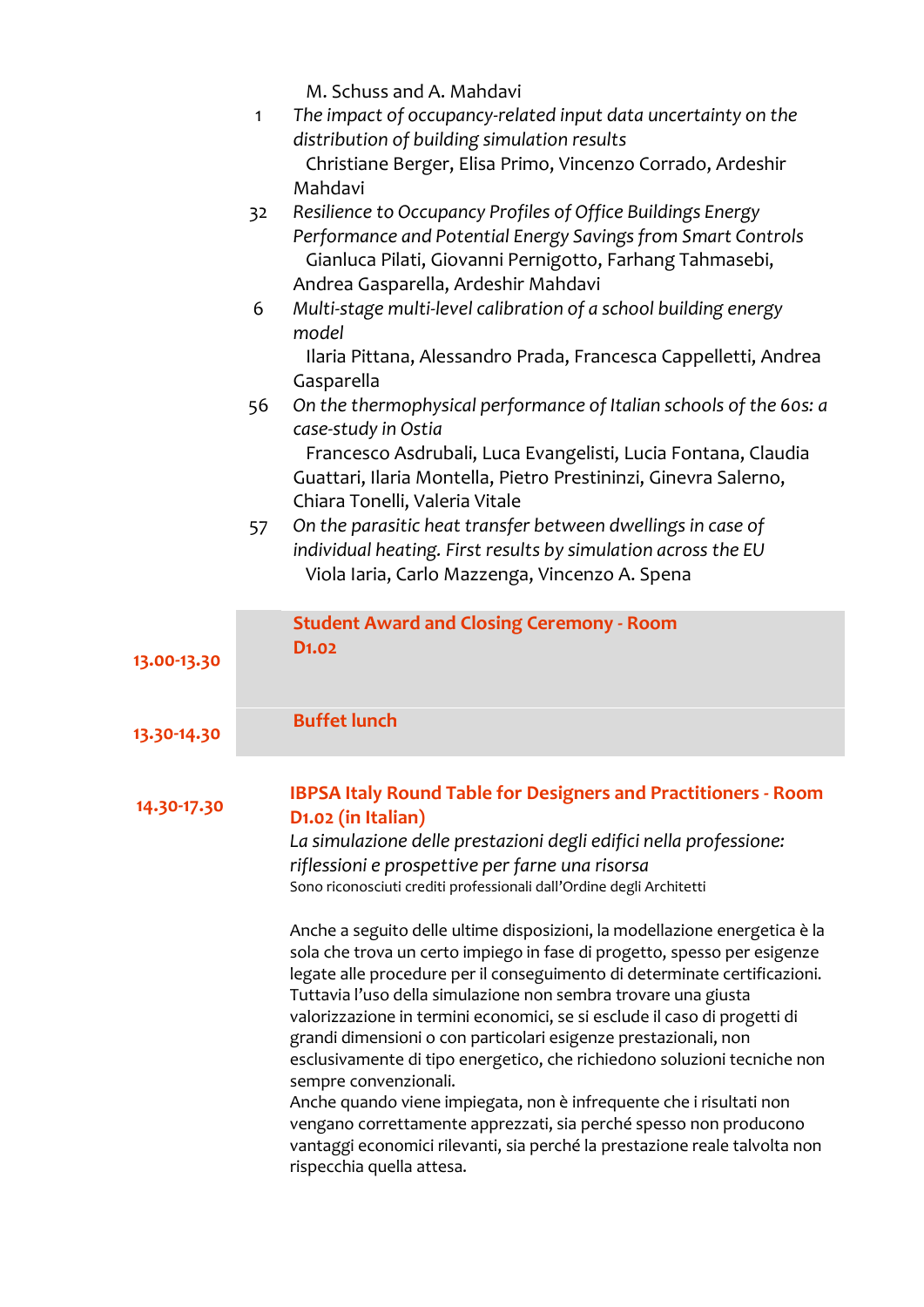Se la simulazione rappresenta un potente strumento a supporto del professionista, è necessario comprendere quali sono le opportunità e gli ostacoli alla realizzazione di tale potenziale.

La tavola rotonda si propone di analizzare il contesto in cui il professionista si trova ad operare, individuando le strategie necessarie e i livelli di intervento per aumentare l'efficacia e la diffusione della simulazione a servizio della professione, per avviare azioni concrete e concertate.

Si tratta di una delle tappe iniziali di un percorso che IBPSA Italia intende promuovere per valorizzare la professione e il ruolo del progettista, potenziandone le competenze e favorendo l'evoluzione del mercato verso nuovi modelli di business, in preparazione del workshop che si terrà a Roma il 4 settembre 2019 nell'ambito della conferenza internazionale Building Simulation BS2019.

Intervengono

Paolo Baggio, Università di Trento Enrico Baschieri, Ecodesign, Scandiano (Reggio Emilia) Vincenzo Corrado, Politecnico di Torino Norbert Klammsteiner, Energytech, Bolzano Fabio Viero, Manens Tifs, Verona Marco Ricci, R2M, Politecnico di Milano

(Moderazione) Francesca Cappelletti, Università IUAV di Venezia, Andrea Gasparella, Libera Università di Bolzano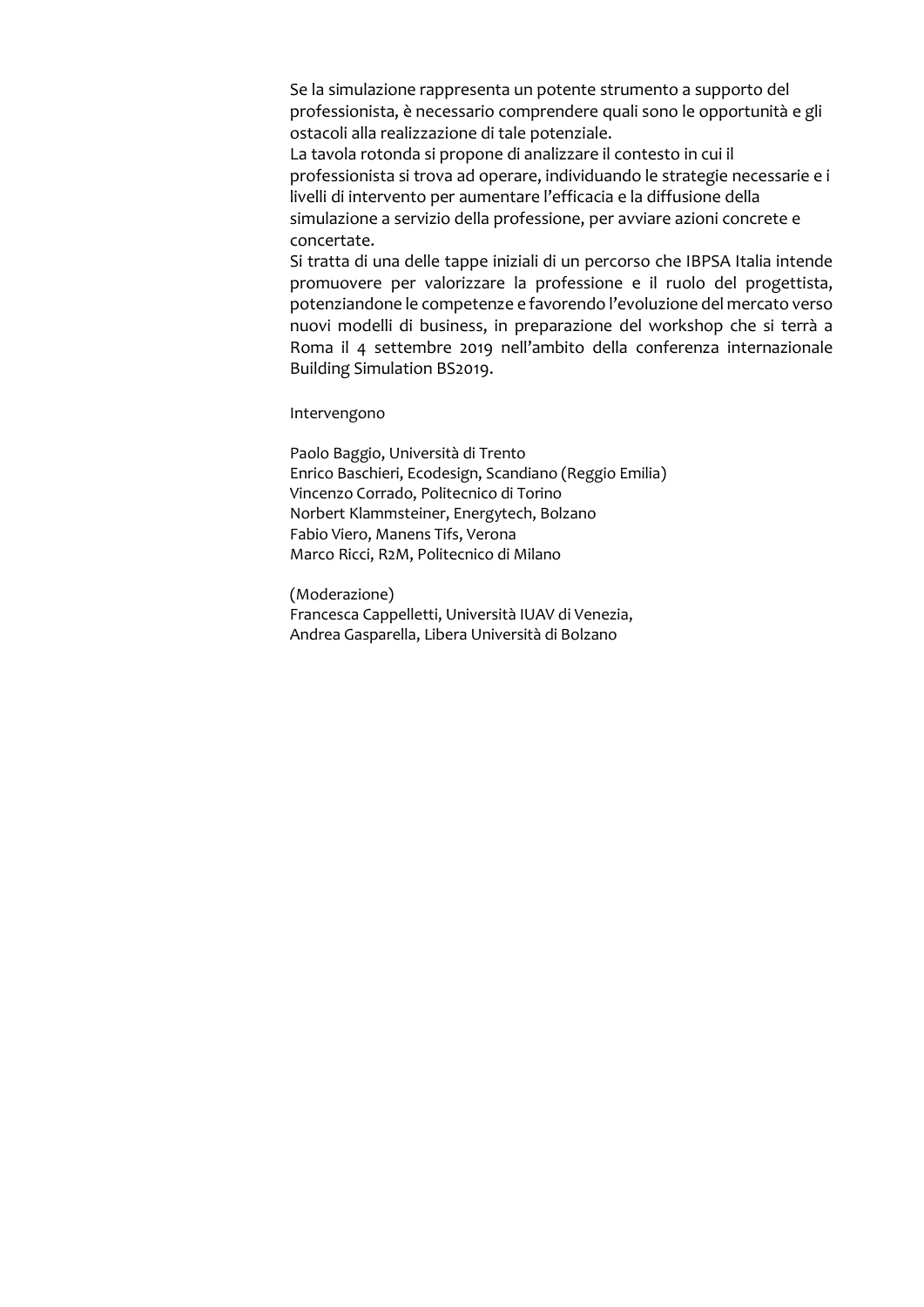#### **Author index**

| <b>Authors</b>   | <b>Contribution ID</b>                                    |
|------------------|-----------------------------------------------------------|
| Alhayek M        | 35                                                        |
| Arteconi A       | 4                                                         |
| Asdrubali F      | 56                                                        |
| Atalla N         | 18                                                        |
| Avesani S        | 17                                                        |
| Baggio P         | 15, 50, 58                                                |
| Ballarini I      | 55                                                        |
| Barbaresi L      | 18, 21                                                    |
| Barone G         | 40                                                        |
| Baschieri E      | 9                                                         |
| <b>Battini</b> F | 10,59                                                     |
| Bellè M          | 47                                                        |
| Belmonte L       | 7                                                         |
| Berger C         | 1                                                         |
| Bettarello F     | 43, 44, 47                                                |
| Bilardo M        | 33                                                        |
| Bisegna F        | 22                                                        |
| Boghetti R       | 20                                                        |
| Bonfiglio P      | 26, 43                                                    |
| <b>Brasile D</b> | 11                                                        |
| <b>Brocato M</b> | 5                                                         |
| Buonomano A      | 40                                                        |
| Caniato M        | 18, 43, 44, 47, 48                                        |
| Cappelletti F    | 6                                                         |
| Cornaro C        | 22                                                        |
| Corrado V        | 1,55                                                      |
| Danovska M       | 15                                                        |
| De Angelis A     | 15, 38                                                    |
| De Luca G        | 55                                                        |
| De Michele G     | 17                                                        |
| De Santoli L     | 22                                                        |
| Demanega I       | 17                                                        |
| Demattio M       | 3                                                         |
| Di Bella A       | 21, 51                                                    |
| Di Nocco F       | 21                                                        |
| Dolzani C        | 3                                                         |
| Dongellini M     | 7                                                         |
| D'Orazio D       | 24                                                        |
| Engel MS         | 48                                                        |
| Evangelisti L    | 56                                                        |
| Fabrizio E       | 11, 33                                                    |
| Fantozzi F       | 20                                                        |
| Fausti P         | 26                                                        |
| Fleischhacker M  | 29                                                        |
| Fontana L        | 56                                                        |
| Forzano C        | 40                                                        |
| Garai M          | 24                                                        |
| Gasparella A     | 6, 10, 13, 14, 15, 16, 17, 18, 32, 38, 43, 44, 47, 48, 59 |
| Giorgio F        | 11, 33                                                    |
| Goy AF           | 9                                                         |
|                  |                                                           |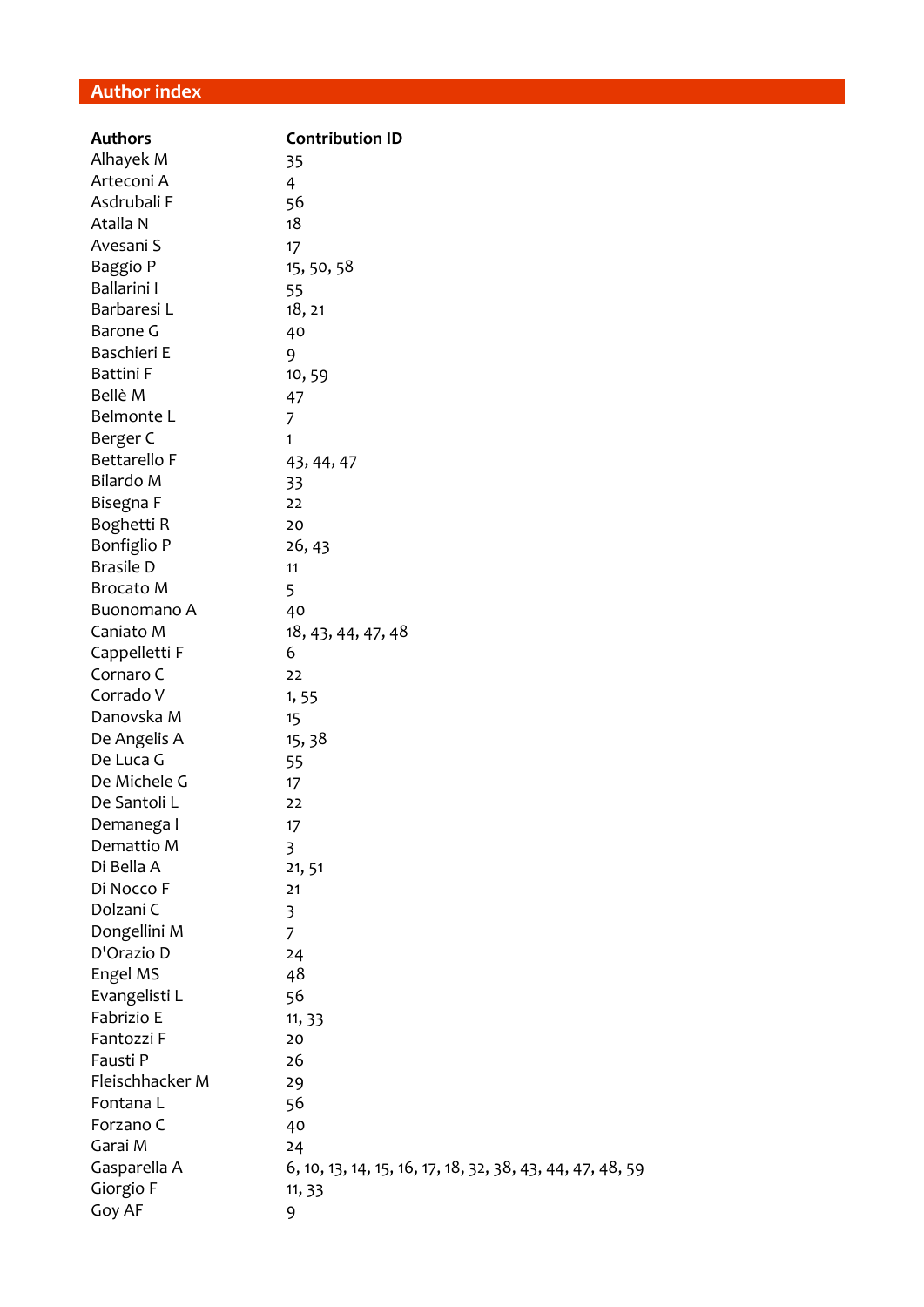| Granzotto N     | 28, 51                                    |
|-----------------|-------------------------------------------|
| Guattari C      | 56                                        |
| Haneef F        | 10                                        |
| Hauer M         | 17                                        |
| Herzog F        | 39                                        |
| Hodzic N        | 31                                        |
| laria V         | 57                                        |
| Kämpf J         | 20                                        |
| Klammsteiner U  | 3                                         |
| Larcher M       | 3                                         |
| Lezzi AM        | 52                                        |
| Libralato M     | 15, 38                                    |
| Lorenzini M     | 27                                        |
| Lucchi M        | 27                                        |
| Luce F          | 58                                        |
| Maffessanti V   | 12                                        |
| Mahdavi A       | 1, 29, 30, 31, 32, 34, 35, 36, 37, 39, 49 |
| Maiolatesi A    | 58                                        |
| Manfren M       | 41, 42, 45, 46                            |
| Marino C        | 53                                        |
| Massari G       | 58                                        |
| Masson P        | 18                                        |
| Mazzenga C      | 57                                        |
| Moncayo Asan GP | 36                                        |
| Montella I      | 56                                        |
| Morandi F       | 18, 21, 24, 48                            |
| Morini GL       | 7                                         |
| Mugnini A       | 4                                         |
| Muhaisen A      | 39                                        |
| Mutani G        | 20                                        |
| Nastasi B       | 41, 42, 45, 46                            |
| Neri M          | 19,52                                     |
| Nucara A        | 53                                        |
| Palombo A       | 40                                        |
| Pappaccogli G   | 14, 16                                    |
| Peri G          | 53                                        |
| Pernigotto G    | 10, 13, 14, 15, 16, 17, 32, 38, 59        |
| Piana EA        | 28, 51, 52                                |
| Pietrafesa M    | 53                                        |
| Pilati G        | 32                                        |
| Pilotelli M     | 19,52                                     |
| Pinamonti M     | 50                                        |
| Pittana I       | 6                                         |
| Polonara F      | 4                                         |
| Pompei L        | 22                                        |
| Pont U          | 31, 34, 35, 36, 37, 49                    |
| Prada A         | 6, 14, 16, 38, 50, 58                     |
| Prestininzi P   | 56                                        |
| Primo E         | 1                                         |
| Prizzon F       | 33                                        |
| Rizzo G         | 53                                        |
| Robin O         | 18                                        |
| Rovigatti A     | 24                                        |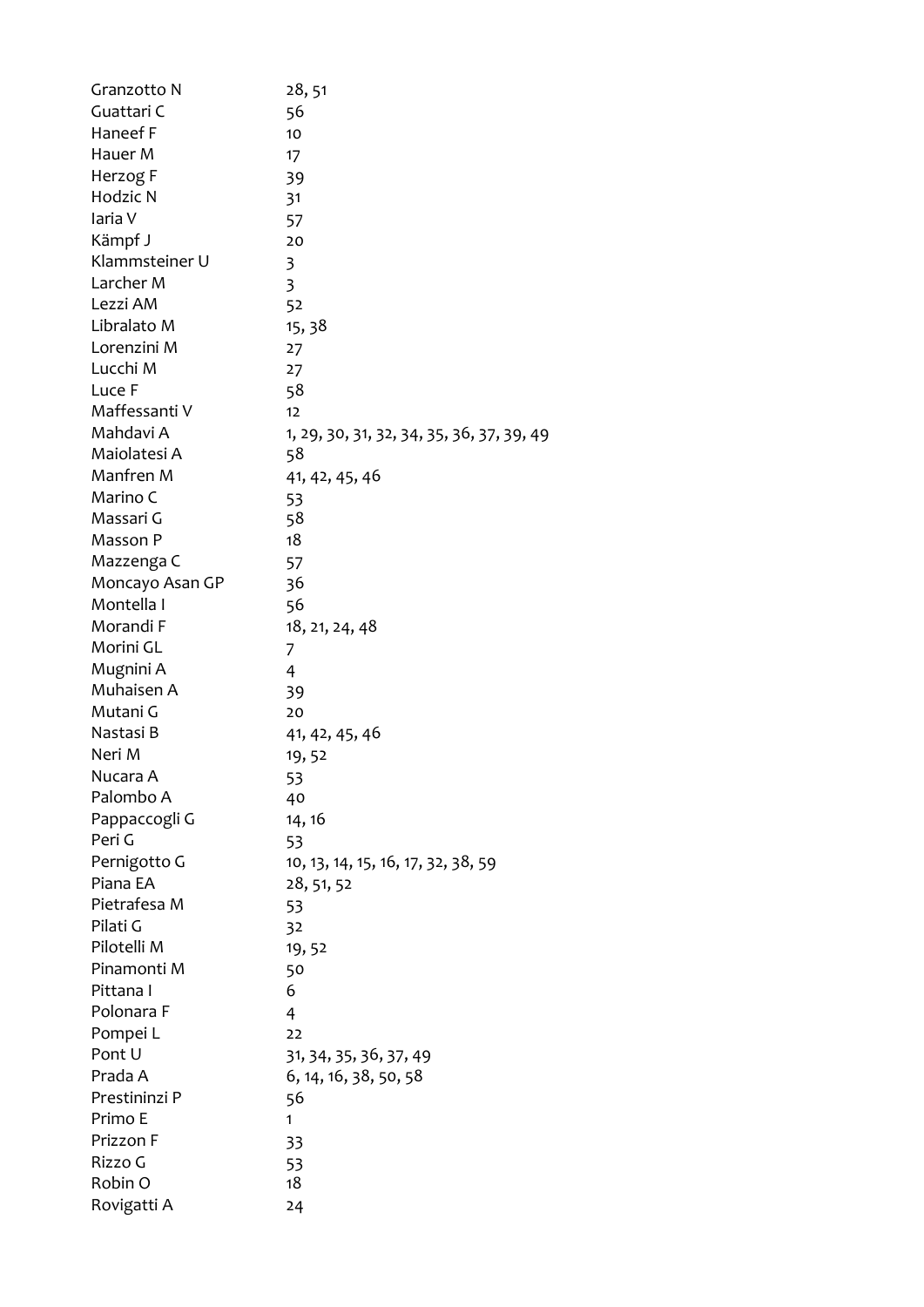| Salerno G        | 56             |
|------------------|----------------|
| Salvadori G      | 20             |
| Santoni A        | 26             |
|                  |                |
| Sarikaya C       | 49             |
| Saro O           | 15, 38         |
| Scaccianoce G    | 53             |
| Scavuzzo G       | 44             |
| Schober P        | 34             |
| Schuss M         | 29, 30, 34, 39 |
| Sommer B         | 36             |
| Spena VA         | 57             |
| Spiridigliozzi G | 22             |
| Tahmasebi F      | 32             |
| Todeschi V       | 20             |
| Tonelli C        | 56             |
| Tootkaboni MP    | 55             |
| Tronchin L       | 41, 42, 45, 46 |
| Tsankova E       | 39             |
| Valdiserri P     | 27             |
| Vitale V         | 56             |
| Vodola V         | 41, 42, 45, 46 |
| Wade BJ          | 36             |
| Wadi A           | 35             |
| Wölzl M          | 34             |
| Zaniboni L       | 13             |
| Zarcone R        | 5              |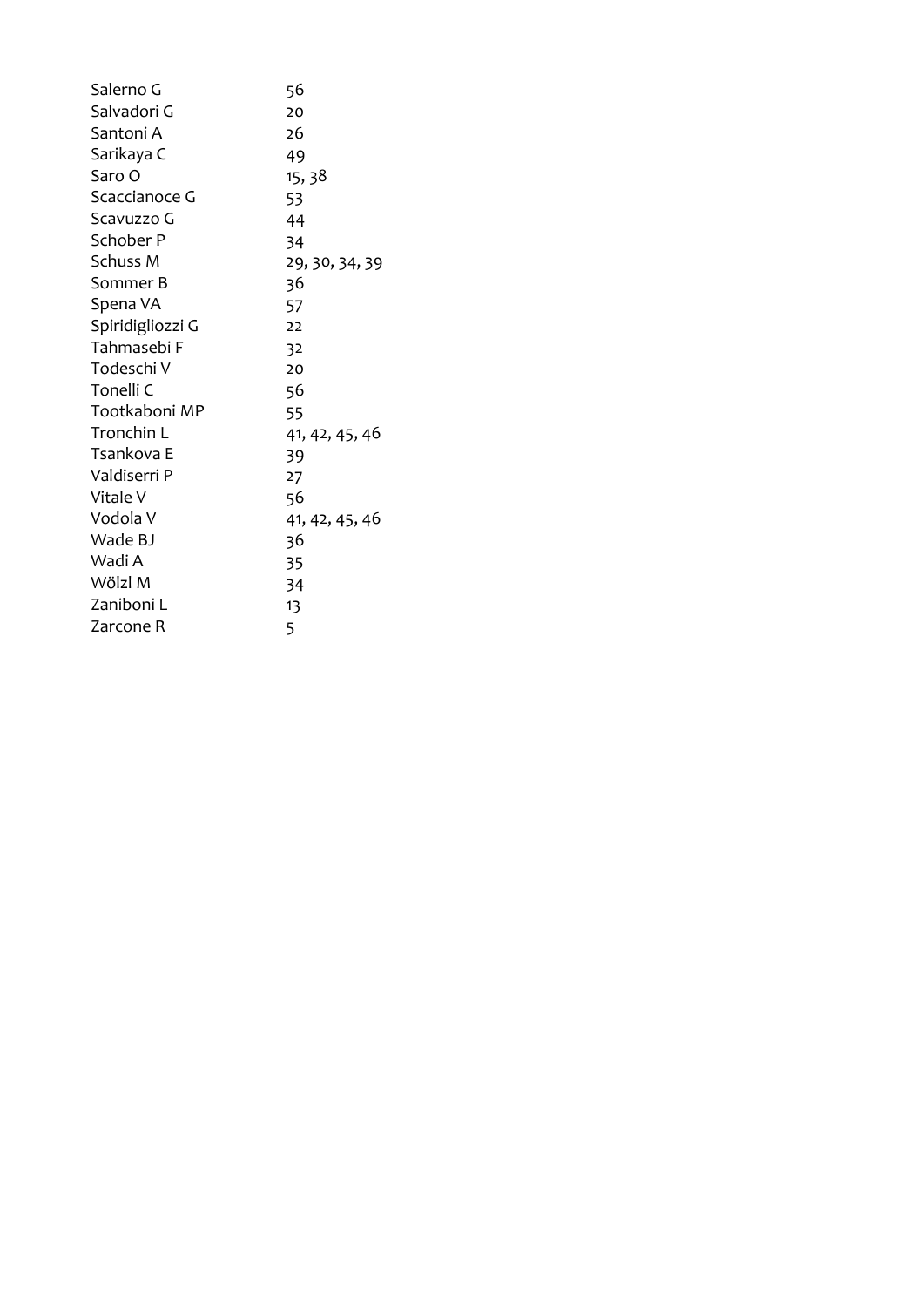#### **Contribution index and sessions**

| ID | Title                                                                                                                                            | Session        |
|----|--------------------------------------------------------------------------------------------------------------------------------------------------|----------------|
| 1  | The impact of occupancy-related input data uncertainty on the distribution of<br>building simulation results                                     | B5             |
| 3  | A new tool for the hygrothermal evaluation and simulation of building<br>components                                                              | A3             |
| 4  | Evaluation of energy flexibility from residential district cooling                                                                               | A <sub>1</sub> |
| 5  | Dynamic characterisation of thermal bridges in historic balconies in Palermo                                                                     | A <sub>2</sub> |
| 6  | Multi-stage multi-level calibration of a school building energy model                                                                            | B5             |
| 7  | Dynamic modelling and control system optimization of a reversible air-to-water<br>heat pump with heat recovery for domestic hot water production | A <sub>1</sub> |
| 9  | Numerical Evaluation of Moisture Buffering Capacity of Different Inner Casing                                                                    | A3             |
| 10 | A Citysim urban energy simulation for the development of retrofit scenarios for a<br>neighborhood in Bolzano, Italy                              | B <sub>2</sub> |
| 11 | Dynamic energy simulation of low temperature radiant systems in highly energy<br>efficient prefabricated modules                                 | A1             |
| 12 | Wind and urban spaces. Evaluation of a cfd parametric framework for early-stage<br>design                                                        | B <sub>2</sub> |
| 13 | Analysis Of Two Shading Systems In A Glazed-Wall Physiotherapy Center In<br>Bolzano, Italy                                                       | <b>B1</b>      |
| 14 | Assessing solar radiation in the urban area of Bolzano, Italy, by means of SEBE<br>simulations                                                   | B <sub>2</sub> |
| 15 | Numerical And Experimental Study On The Impact Of Humidity On The Thermal<br>Behaviour Of Insulated Timber Walls                                 | A3             |
| 16 | Sensitivity analysis of SEBE model using different meteorological input: A case<br>study in Bolzano, Italy                                       | B <sub>2</sub> |
| 17 | Numerical and experimental characterization of the thermal behavior of Complex<br>Fenestrations Systems under dynamic conditions                 | A <sub>2</sub> |
| 18 | Modelling the sound insulation of mass timber floors using the finite transfer<br>matrix method                                                  | A4             |
| 19 | Safety at chimney-roof penetration: a numerical investigation                                                                                    | A3             |
| 20 | Morphological urban-scale parameters and building energy models: a case study<br>in Turin                                                        | B <sub>2</sub> |
| 21 | Use of the ISO 12354 standard for the prediction of the sound insulation of timber<br>buildings: application to three case studies               | A4             |
| 22 | Testing the Revit-EnergyPlus interoperability by the use of Ladybug tools                                                                        | Β4             |
| 24 | An attempt to rank Italian historical opera houses basing on numerical simulation                                                                | A5             |
| 26 | Literature review of the prediction methods used in building acoustics for<br>airborne and structure-borne sound transmission                    | A4             |
| 27 | Energy and Exergy Analysis of a HVAC System having a Ground Source Heat Pump<br>as Generation System                                             | A1             |
| 28 | Double-layer gypsum panels: prediction of the sound reduction index using the<br>transfer matrix method                                          | A4             |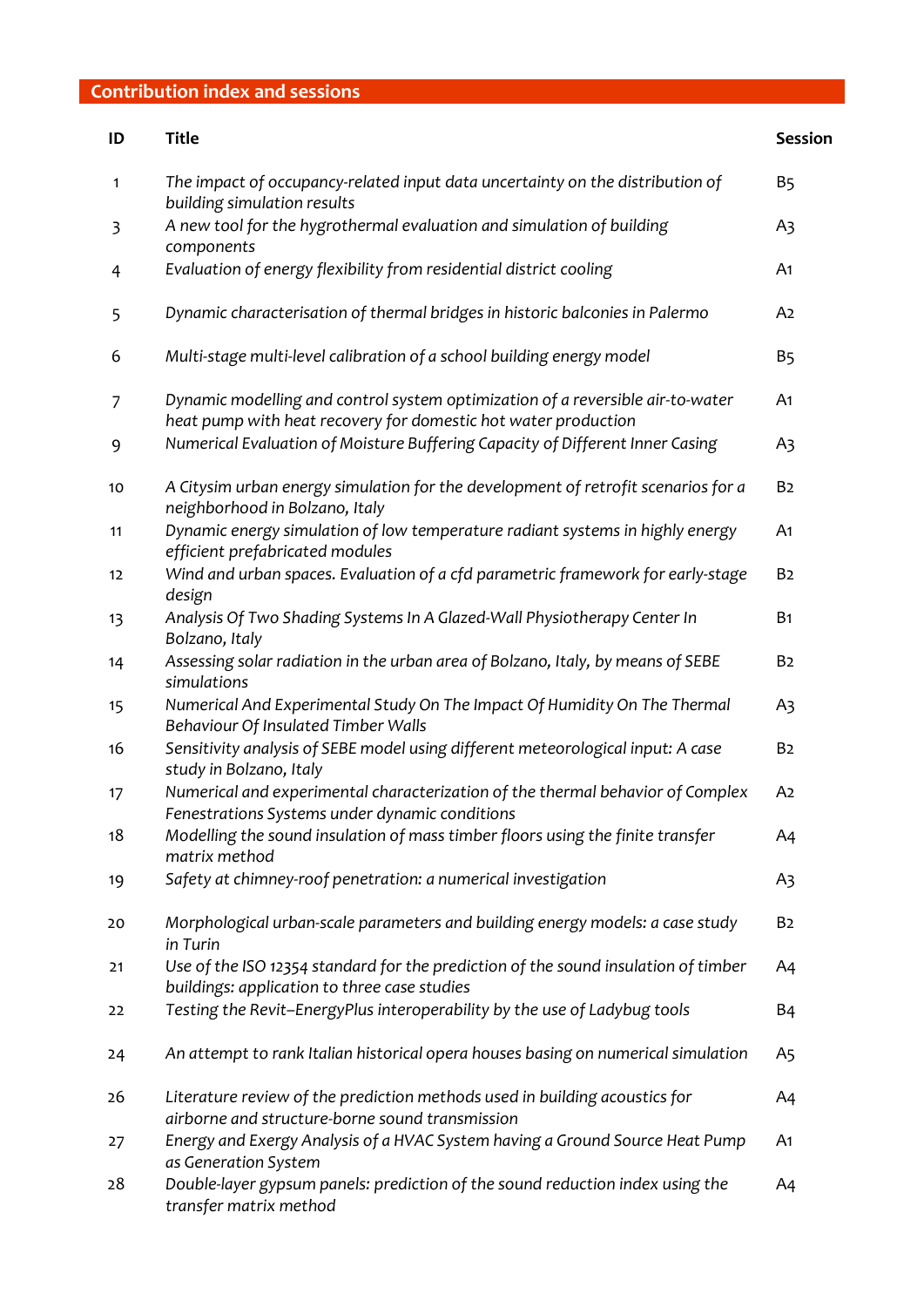| 29 | Comparison of real energy consumption and certificate based energy demand for<br>heating in existing residential buildings.                                                       | <b>B4</b>  |
|----|-----------------------------------------------------------------------------------------------------------------------------------------------------------------------------------|------------|
| 30 | Accuracy assessment of calculated air changes - A case study with single sided<br>ventilation                                                                                     | B5         |
| 31 | The potential of PCM materials as an overheating mitigation measure: A<br>simulation-based case study                                                                             | A2         |
| 32 | Resilience to Occupancy Profiles of Office Buildings Energy Performance and<br>Potential Energy Savings from Smart Controls                                                       | B5         |
| 33 | Static vs dynamic hygrothermal simulation for cellulose-based insulation in<br>existing walls: a case study comparison                                                            | Aз         |
| 34 | Implementation of vacuum glazing into existing and new windows: A report on<br>recent research and development efforts                                                            | A2         |
| 35 | Assessing overheating risk and cooling demand: Comparing regression-based<br>methods to detailed simulation                                                                       | Β4         |
| 36 | Experiences and potentials of different Levels of Integration of thermal and<br>acoustic Simulation in the Creative architectural design process                                  | <b>B</b> 1 |
| 37 | COGENT - Construction Generation and Assessment: The role of simulation                                                                                                           | B5         |
| 38 | Design and Evaluation of Extreme Moisture Reference Years for Moisture-Related<br><b>Risk Assessments</b>                                                                         | A3         |
| 39 | The Ecohouse - Development of an ecological and sustainable building concept<br>for the Gaza region                                                                               | A2         |
| 40 | Building integrated photovoltaic thermal collectors: modelling and experimental<br>investigation of two novel cost-effective prototypes                                           | A1         |
| 41 | A psycho-acoustical experiment using a stereo dipole for spatial impression of<br>music signals                                                                                   | В1         |
| 42 | On the use of 3D auralisation to evaluate room acoustic enhancement in<br>auditorium restoration                                                                                  | A5         |
| 43 | Numerical simulation of complex multilayer structures using a simplified finite<br>element method                                                                                 | A4         |
| 44 | Acoustic comfort for spaces used by people with cognitive impairment: a starting<br>point for the application of Acoustic Event Detection and Sound Source<br>Recognition systems | A5         |
| 45 | Acoustics and spatial sound distribution in the Theatre Comunale in Bologna, Italy                                                                                                | A5         |
| 46 | The acoustic simulation of performing area in the auditorium: some examples in<br>Italy                                                                                           | A5         |
| 47 | Acoustic Refurbishment on a Temporary Auditorium: BIM design and<br>interventions influences                                                                                      | <b>B1</b>  |
| 48 | Complete Acoustic Numerical simulation and calibration of a classroom                                                                                                             | A5         |
| 49 | Simulation-assisted evaluation of lighting levels in home offices: A case study                                                                                                   | Β1         |
| 50 | Control strategies to increase the photovoltaic self-consumption of air-source<br>heat pump systems                                                                               | A1         |
| 51 | Sound reduction index of clay hollow brick walls                                                                                                                                  | A4         |
| 52 | Prediction of the acoustic and thermal performance of a multilayer partition                                                                                                      | A2         |
| 53 | Implementing the sustainable energy (and climate) action plans: quasi-steady<br>state or dynamic building modeling approach?                                                      | Β4         |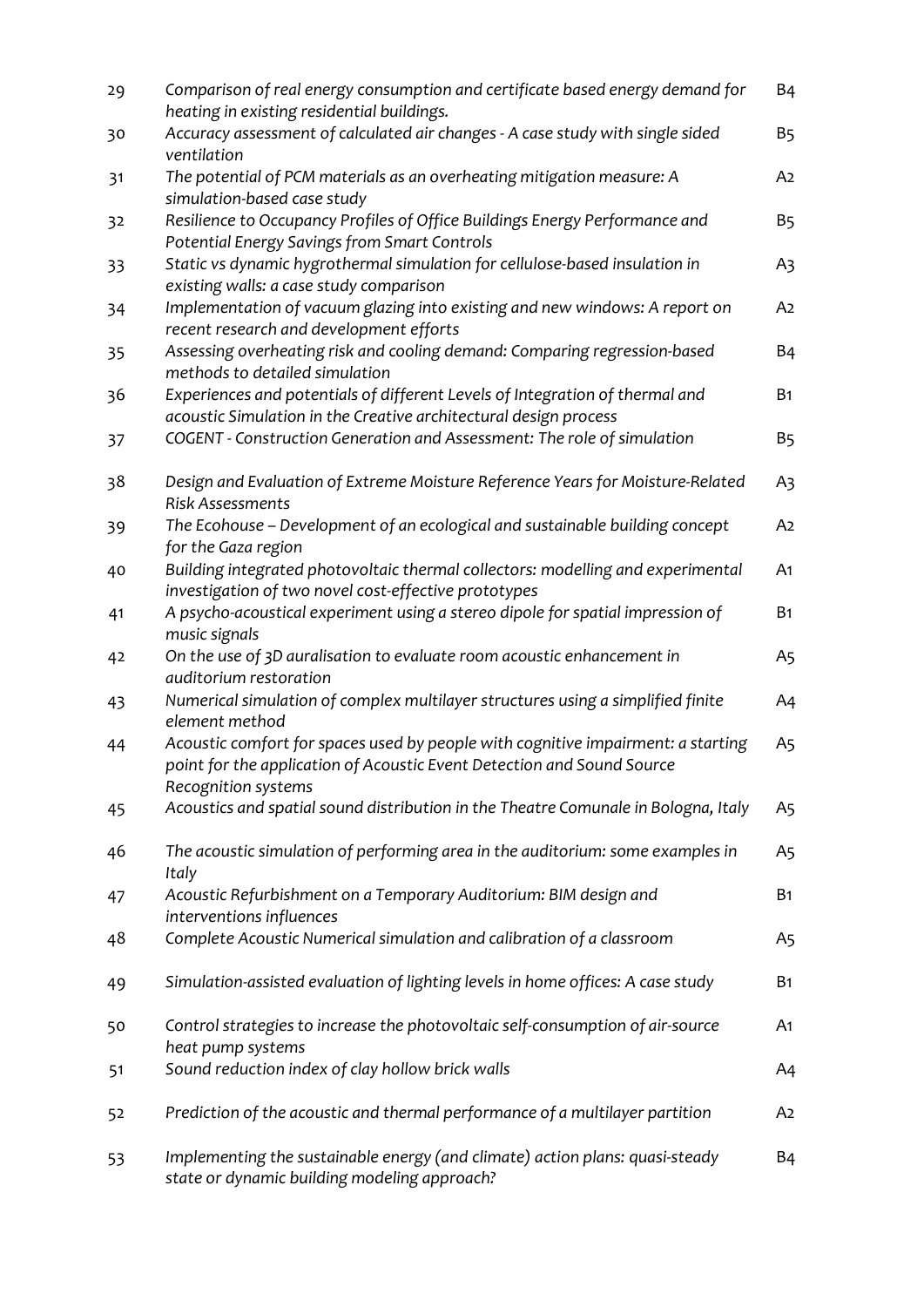| 55 | Comparison between the EN ISO 52016-1 hourly calculation method and a detailed<br>full dynamic simulation                                    | <b>B4</b>      |
|----|----------------------------------------------------------------------------------------------------------------------------------------------|----------------|
| 56 | On the thermophysical performance of Italian schools of the 60s: a case-study in<br>Ostia                                                    | B5.            |
| 57 | On the parasitic heat transfer between dwellings in case of individual heating.<br>First results by simulation across the EU                 | B5.            |
| 58 | Analysis of the surroundings impact on the building energy performance by<br>means of a BIM analytical model coupled with dynamic simulation | B4             |
| 59 | Calibration of an UMI simulation model for a neighborhood in Bolzano, Italy                                                                  | B <sub>2</sub> |